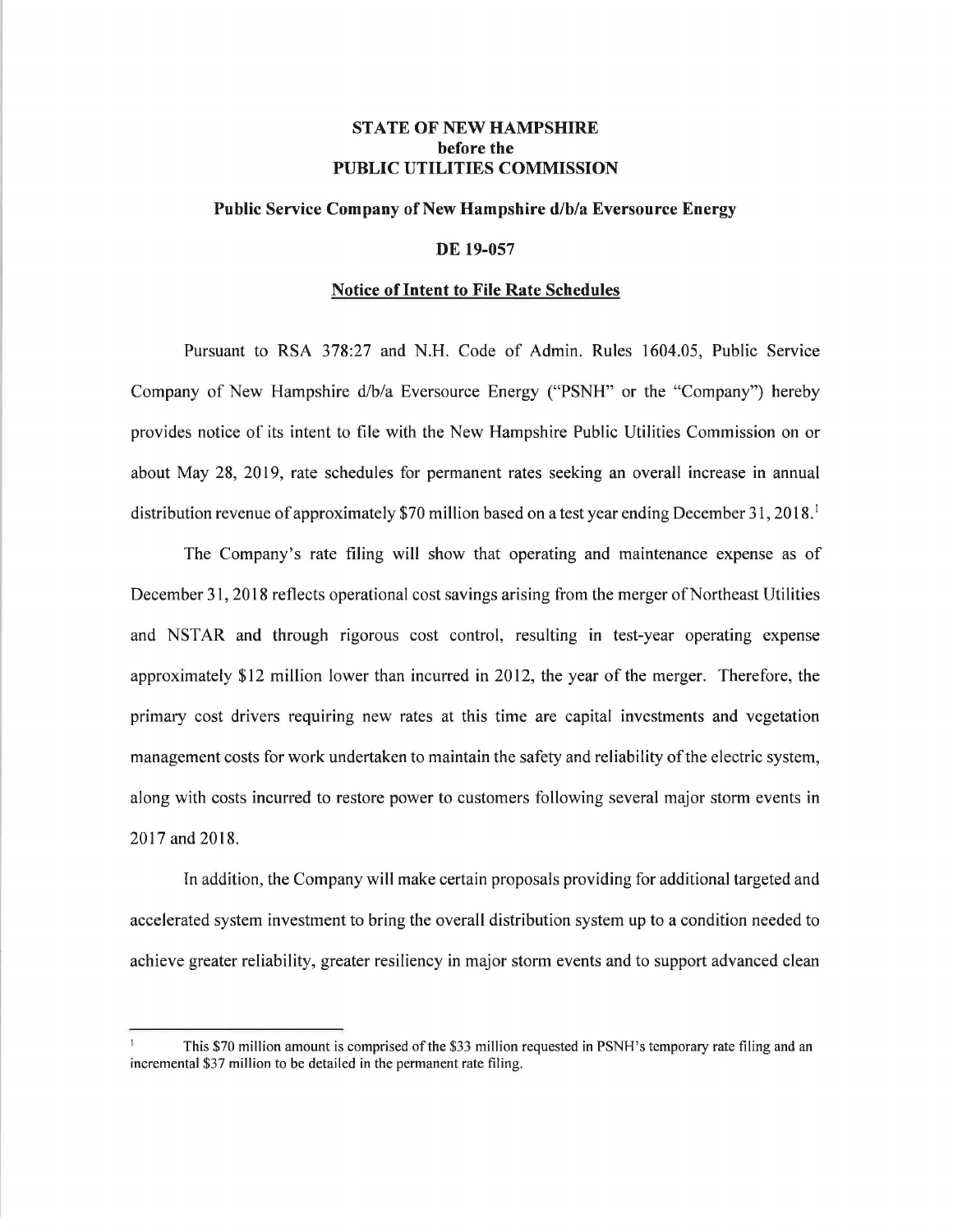energy solutions that have efficiency and environmental benefits for New Hampshire. The Company's rate filing will also include a refund to customers of excess deferred income taxes arising as a result in the change in federal and state income-tax rates as of January 1, 2018.

Respectfully submitted,

PUBLIC SERVICE COMPANY OF NEW HAMPSHIRE d/b/a EVERSOURCE ENERGY PUBLIC SERVICE COMPANY OF NEW<br>HAMPSHIRE d/b/a EVERSOURCE<br>ENERGY<br>By:<br>Matthew J. Fossum<br>Senior Counsel

Date: April 26, 2019

ΛÜ,